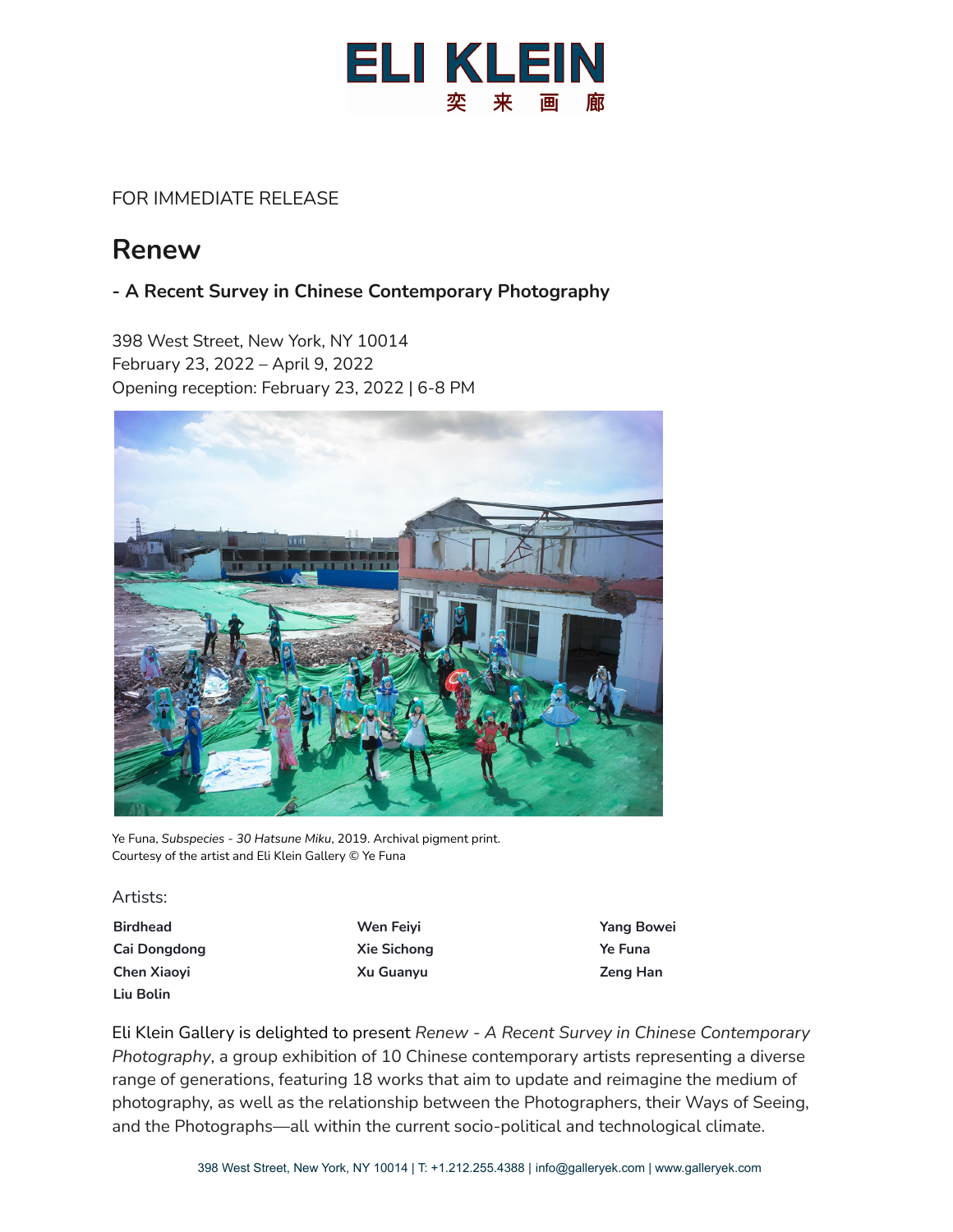## ELI KLEIN 奕 来

Photography, despite countless rounds of technological updates, has, at its core, always remained one of the most accessible and prominent mediums to freeze the present and immortalize the past. While Nicéphore Niépce, one of the pioneering fathers of photography, considered his invention to work as an "artificial eye," what the medium is capable of expressing has long surpassed simply likeness and accuracy. Featured in this exhibition are a multitude of explorations that expand and reinvent the definition of photography and contemplate their relationships with society as a whole, as well as with individuals. Observed in the exhibition are social events as grand as war, civic movements, and—in the most recent case—a pandemic, as well as personal and intimate narratives as delicate as sexuality, relationships, and cultural alienation.

With their unique artistic lexica, Liu Bolin and Cai Dongdong comment on the way individuality disappears behind the larger cultural habitat. Liu Bolin, fallen invisible behind the two defining public structures of the modern world in *Russian Magazine Rack* and *Supermarket in Pyongyang*, contrasts with Cai Dongdong's approach to his pieces, *On Fire* and *Theater*, which highlights the intimate qualities of everyday photography and the tactility of space and touch. Therefore, the question becomes, when is one *forced* to disappear, and when does one *choose* to disappear? Along the veins of the quest for a place in the world, Ye Funa and Zeng Han tackle the issue from a different angle: as opposite as their works seem upon first glance, their explorations in Chinese cultural phenomena and iconography echo each other, with hints of deconstructive emphasis on an "Inside-Out" approach to the world. Zeng Han's *Echo of Shanshui* series homages ancient Chinese landscape paintings, which center around nurturing a personal relationship with nature, and expressing the sense of reverent intimacy towards it through art. Ye Funa reflects on the tension between China's conservative social climate and the new generation's anxiety to break free from it. Referencing pop-culture iconography, she concocted up utopias of subculture in her pieces, *Subspecies - 30 Hatsune Miku* and *Another Dream*. The contrast between the glamorously dressed individuals against the outdated backdrop leads us to question the cursory arc of popular culture, from inception to obsolescence.

Instead of a singular photograph, Birdhead and Xu Guanyu are interested in exploring the concept of a fluid, hybrid reality by collaging images from the objective world to create fiction. The medium—a conscious removal, selection, arrangement, and consolidation of scraps of imagery—is inherently multidimensional. Through collage, Xu Guanyu ponders his experience in China and the United States; China had been unaccepting of his queer identity, while America was a foreign place of disassociation. Birdhead break up time and space, emphasizing their subconscious world of freedom, imagination, and atavistic desire in *Passions Bloom Ambitions - 43*. Interested in the possibilities of reality rather than reality itself, these artists play around with reassembling fragments of familiarity. Yang Bowei and Xie Sichong are taking a step back from the ever-prominent, cross-generational concept of a "collective reality" that thoroughly infiltrates the Chinese population, and has a tremendous impact on shaping who